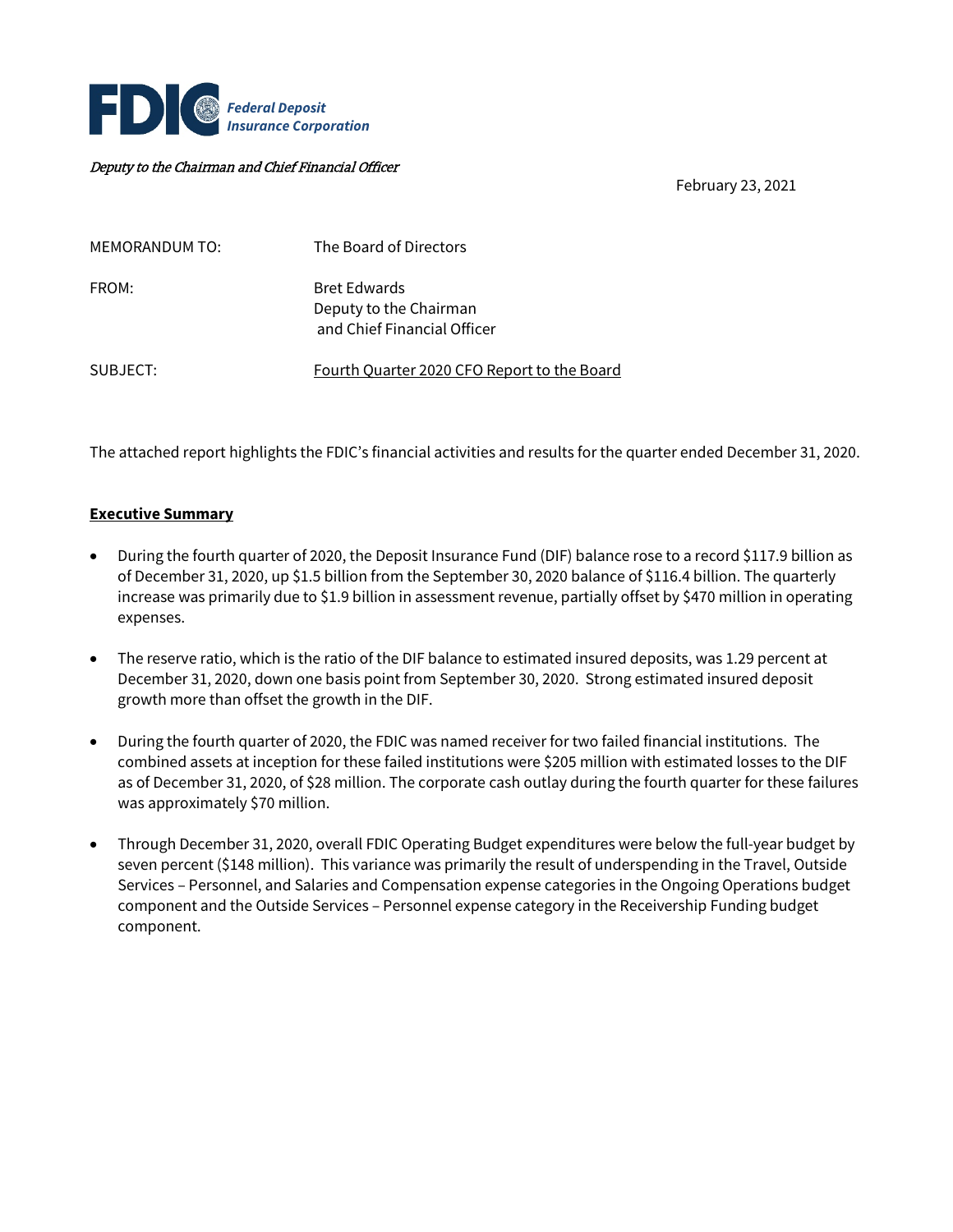**I. Financial Results** (See pages 8 – 9 for detailed data and charts.)

## **Deposit Insurance Fund**

- The DIF's comprehensive income totaled \$7.5 billion for 2020 compared to comprehensive income of \$7.7 billion during 2019. While assessment revenue increased year-over-year by \$2.2 billion, this was fully offset by a year-over-year reduction in the negative provision for insurance losses of \$1.1 billion and a decrease in interest and unrealized gains on U.S. Treasury securities of \$1.2 billion.
- The provision for insurance losses was a negative \$157 million for 2020, compared to negative \$1.3 billion for 2019. The negative provision of \$157 million in 2020 reflected adjustments to loss estimates for prior year failures largely as a result of unanticipated recoveries from professional liability claims and litigation settlements by receiverships, as well as reductions to receivership future liquidation expense estimates. The provision balance for 2019 reflected much larger decreases in loss estimates for prior year bank failures primarily arising from shared-loss liability reductions as well as unanticipated recoveries from litigation settlements and professional liability claims by receiverships.
- Interest revenue on U.S. Treasury securities for 2020 was \$1.7 billion, compared to \$2.1 billion in 2019. The \$0.4 billion year-over-year decrease resulted from reinvestment at record low yields even though the investment in U.S. Treasury securities was \$10.4 billion larger at year-end 2020 than year-end 2019.
- During 2020, the DIF recognized an unrealized gain on U.S. Treasury securities of \$483 million, down from a \$1.2 billion unrealized gain in 2019. This decline is due to the fact that a significant portion of the securities in the portfolio with unrealized gains matured during 2020 (or will do so in the first quarter of 2021).

#### **Assessments**

- During December, the DIF recognized assessment revenue of \$1.9 billion for the estimate of fourth quarter 2020 insurance coverage. Additionally, the DIF recognized a \$69 million adjustment for lower-than-estimated collections for the third quarter 2020 insurance coverage, which decreased assessment revenue.
- On December 30, 2020, the FDIC collected \$1.8 billion in DIF assessments for third quarter 2020 insurance coverage.

## **II. Investment Results** (See pages 10 – 11 for detailed data and charts.)

#### **DIF Investment Portfolio**

- On December 31, 2020, the total liquidity (also total market value) of the DIF investment portfolio stood at \$114.9 billion, up \$7.9 billion from its December 31, 2019, balance of \$107.0 billion. During the quarter, interest revenue, receivership dividends, and deposit insurance assessment collections far exceeded resolution-related outlays and operating expenses.
- On December 31, 2020, the DIF investment portfolio's yield was 1.11 percent, down 87 basis points from its 1.98 percent yield on December 31, 2019. The new Treasury securities purchased during the fourth quarter of the year had significantly lower yields than the maturing securities' yields.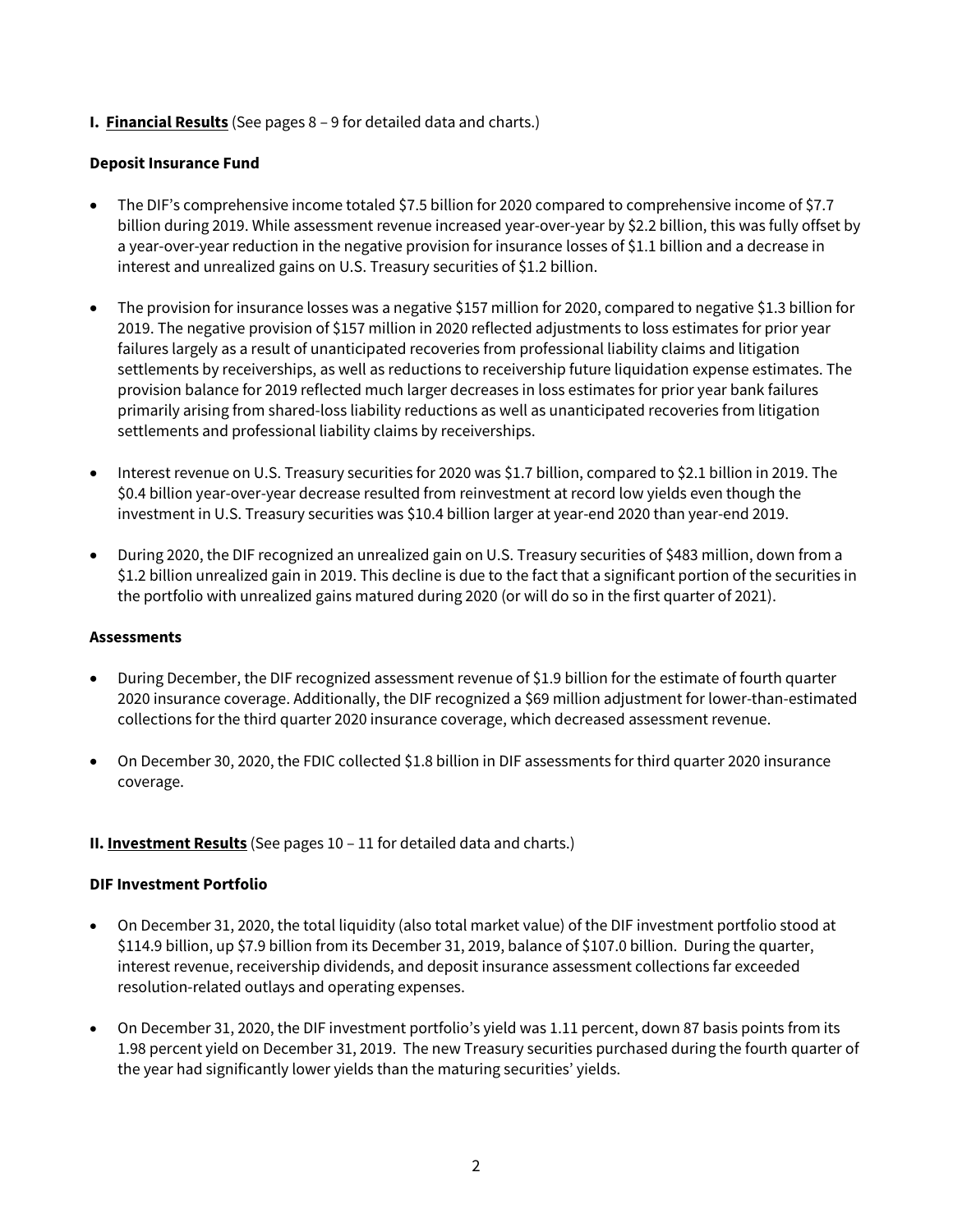• In accordance with the approved fourth quarter 2020 DIF portfolio investment strategy, staff purchased seven conventional Treasury securities. The seven securities had a total par value of \$12.8 billion, a weighted average yield of 0.208 percent, and a weighted average maturity of 1.5 years.

## **III. Budget Results** (See pages 12 – 13 for detailed data.)

#### **Approved Budget Modifications**

The 2020 Budget Resolution delegated to the Chief Financial Officer (CFO) and selected other officials the authority to make certain modifications to the 2020 FDIC Operating Budget. The following budget reallocations were approved during the fourth quarter in accordance with the authority delegated by the Board of Directors:

- In November, the CFO approved adjustments to the Ongoing Operations budgets of multiple organizations, as follows, resulting in a net increase of about \$500,000 in the Corporate Unassigned contingency reserve for that budget component:
	- $\circ$  In conjunction with a periodic review by the Division of Finance, adjustments were made to align the Salaries and Compensation budgets of individual divisions and offices with their projected full-year salaries and benefits expenses and to add funding for the year-end accrual of projected 2020 employee bonus payments under the FDIC's new Performance Management Program. Funding was also added to the Division of Risk Management Supervision (RMS) budget to cover expenses incurred under the leave buyback program for examiners. These adjustments resulted in a net increase of \$6.9 million to the Salaries and Compensation budget at the corporate level.
	- o A decrease of \$8.0 million in the RMS Travel budget, consistent with pandemic-related travel restrictions implemented in early 2020.
	- o An increase of \$600,000 in the Legal Division's Outside Services-Personnel budget to provide funding for financial advisory services related to the establishment of the new Mission-Driven Bank Fund.
- As part of that same November budget adjustment, the CFO approved an increase of \$833,715 in the Salaries and Compensation category of the Legal Division's Receivership Funding budget to address unbudgeted overtime expenses, with a corresponding reduction in the Corporate Unassigned contingency reserve in that budget component.
- In November, the CFO approved an increase of \$85,000 in the Salaries and Compensation category of RMS's Ongoing Operations budget to increase funding for employee awards. This increase was offset by a corresponding decrease in the Travel category of that budget.
- In December, the CFO approved increases totaling \$2,282,774 to the Salaries and Compensation budgets of multiple organizations in the Ongoing Operations budget component for possible increases in the funds available for 2020 employee performance bonuses. These increases were more than offset by decreases totaling \$3,385,000 in the Travel budgets of the Division of Depositor and Consumer Protection (DCP), Division of Complex Institution Supervision & Resolution (CISR), and Corporate University (CU), with the balance reprogrammed to the Corporate Unassigned contingency reserve.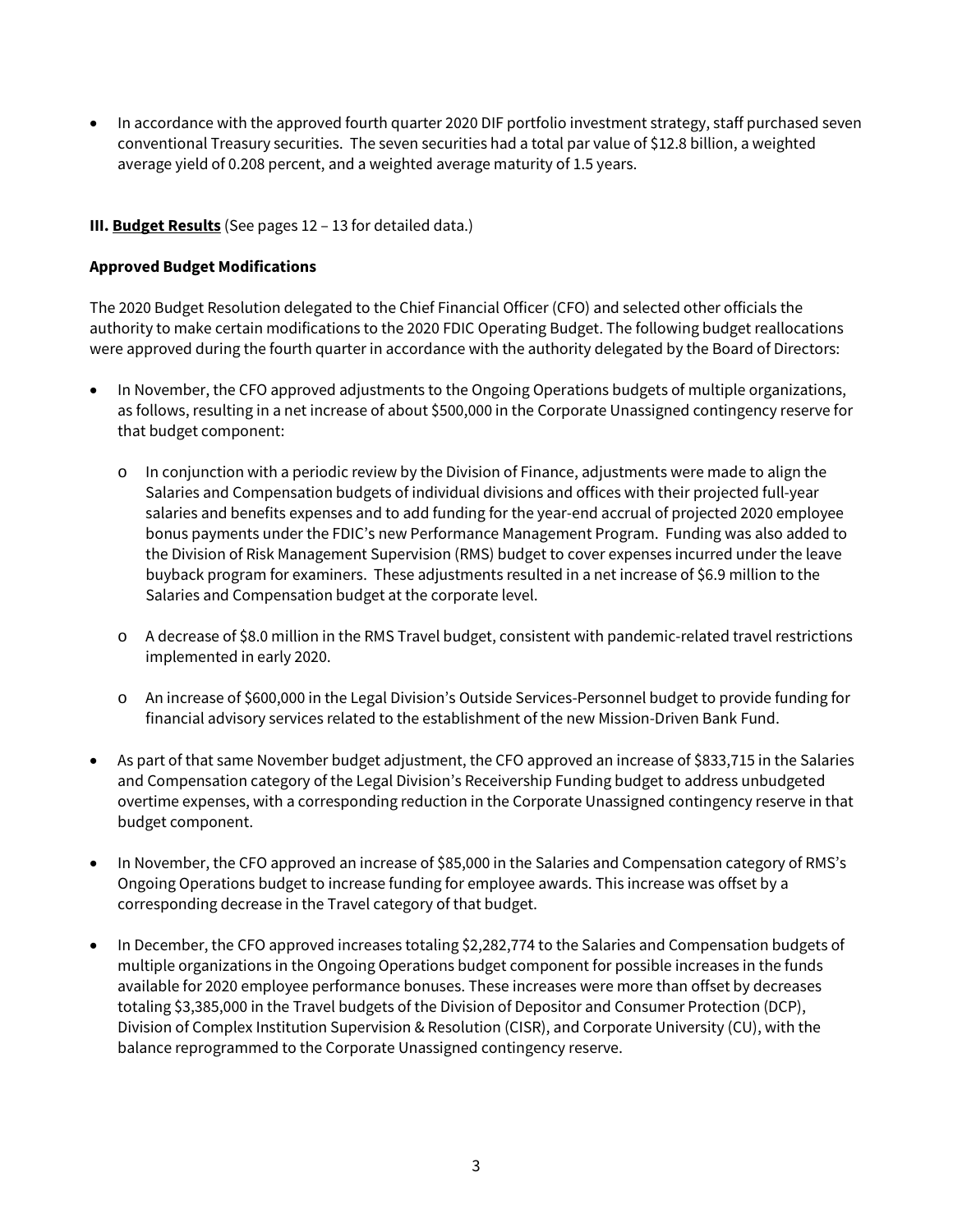• In December, the CFO also approved the reprogramming of funds from the Corporate Unassigned contingency reserve to increase the Division of Information Technology (DIT) total Ongoing Operations budget by a total of \$14.3 million to address overspending and projected budget shortfalls in multiple expense categories.

Following these fourth quarter budget modifications, the balances in the Corporate Unassigned contingency reserves declined from \$16,703,552 to \$4,018,761 in the Ongoing Operations budget component and from \$18,917,515 to \$18,083,800 in the Receivership Funding budget component.

## **Approved Staffing Modifications**

The 2020 Budget Resolution delegated to the CFO the authority to modify approved 2020 staffing authorizations for divisions and offices, as long as those modifications did not increase the total approved 2020 FDIC Operating Budget.

• In October, the CFO approved an increase of six permanent positions in RMS's 2020 staffing authorization for the new Communications and Training Section (as reported in the Third Quarter CFO Report, seven positions were approved in July 2020 to provide initial staffing for that section).

Subsequent to this adjustment, authorized 2020 staffing for the Corporation totaled 5,728 (5,723 permanent and 5 non-permanent).

## **Spending Variances**

Significant spending variances by major expense category and division/office are discussed below. Significant spending variances for the full year are defined as those that either (1) exceeded the annual budget for a major expense category or division/office; or (2) were under the annual budget for a major expense category or division/office by more than \$5 million and represented more than five percent of the major expense category or total division/office budget.

## **Significant Spending Variances by Major Expense Category**

#### Ongoing Operations

Overall spending for the Ongoing Operations budget component totaled almost \$1.8 billion, or 6 percent, below budget for 2020. There were significant spending variances in three expense categories:

- Spending in the Travel expense category was under budget by \$43.1 million, or 64 percent. The variance in the Travel expense category was primarily attributable to FDIC's travel restrictions during mandatory telework, which suspended most business travel including travel related to onsite examinations, regulatory meetings, and in-person training. The variance primarily reflected underspending in RMS, DCP, CU, and CISR.
- Spending in the Outside Services Personnel expense category was under budget by \$29.6 million, or 10 percent. The variance was attributable to underspending in multiple divisions and offices. The primary contributors to the variance included the following:
	- o Division of Administration (DOA) underspent its budget by \$5.9 million due to reduced requirements for onsite support, delayed contract execution, limited onsite access by contractors due to mandatory telework, and challenges in filling contractor vacancies due to the pandemic.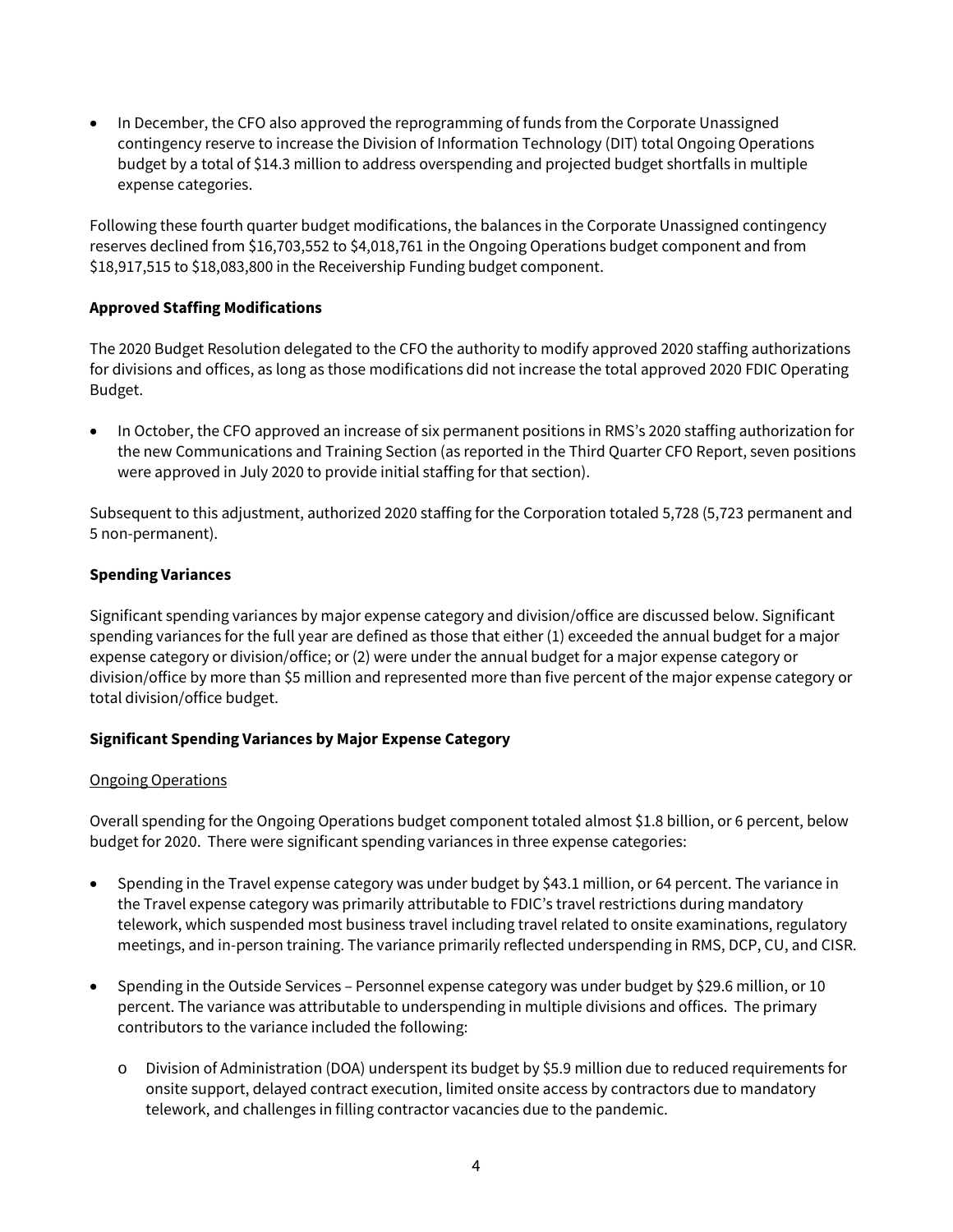- o FDiTech Lab underspent its budget by \$3.8 million because of the delayed start of Rapid Phased Prototyping initiatives.
- o CISR underspent its budget by \$3.3 million because of delays in initiating procurement actions to acquire executive search/leadership consulting advisory services and subject matter expertise to assist in developing bridge bank procedures, cross-border simulations, and resolution playbooks.
- o DIT underspent its budget by \$3.0 million due to billing corrections, delays in various planned initiatives, and a decision to reduce contractor work hours in November and December to address budget concerns.
- o Division of Resolutions and Receiverships (DRR) underspent its budget by \$2.0 million due to unfilled contractor positions for accounting services and a delay in awarding a new tax consulting contract.
- o CU underspent its budget by \$1.8 million due to reduced requirements for in-classroom training facilitation and instructor-led training development during mandatory telework.
- o Office of Chief Information Security Officer underspent its budget by \$1.6 million due to delayed contract awards and challenges in filling contractor vacancies.
- o DCP underspent its budget by \$1.3 million due to reduced use of contractual services for MoneySmart.
- o The \$4.0 million in unused Corporate Unassigned contingency funding also contributed to the total variance in this major expense category.
- Spending in the Other Expenses category was under budget by \$5.8 million, or 38 percent. The variance was attributable primarily to lower-than-expected utilization of professional learning accounts by employees in RMS, DCP, and the Legal Division and reduced expenses for supplies, materials, books and manuals during mandatory telework.

#### Receivership Funding

Overall spending for the Receivership Funding budget component was about \$40.6 million, or 46 percent, below budget for 2020. There were significant spending variances in four major expense categories, including three in which the budget was overspent by small amounts.

- Spending in the Outside Services Personnel was under budget by \$33.5 million, or 49 percent. Most of the variance (\$18.0 million) was attributable to unused funding in the Corporate Unassigned contingency reserve. The remaining variance was primarily attributable to underspending for contractual services by the Legal Division (\$12.3 million, or 47 percent of its budget) and DRR (\$3.2 million, or 14 percent of its budget). The Legal Division's underspending was largely the result of settlements, a decision to perform new professional liability investigations with FDIC staff, and delays in pending litigation due to the COVID-19 pandemic. DRR's underspending was largely due to the smaller and relatively simpler bank failures that occurred during 2020 compared to planning estimates.
- Spending in the Buildings and Leased Space expense category was over budget by \$158,065, or 7 percent. The variance was mostly attributable to taxes and fees associated with the sale of a multi-million dollar owned real estate property.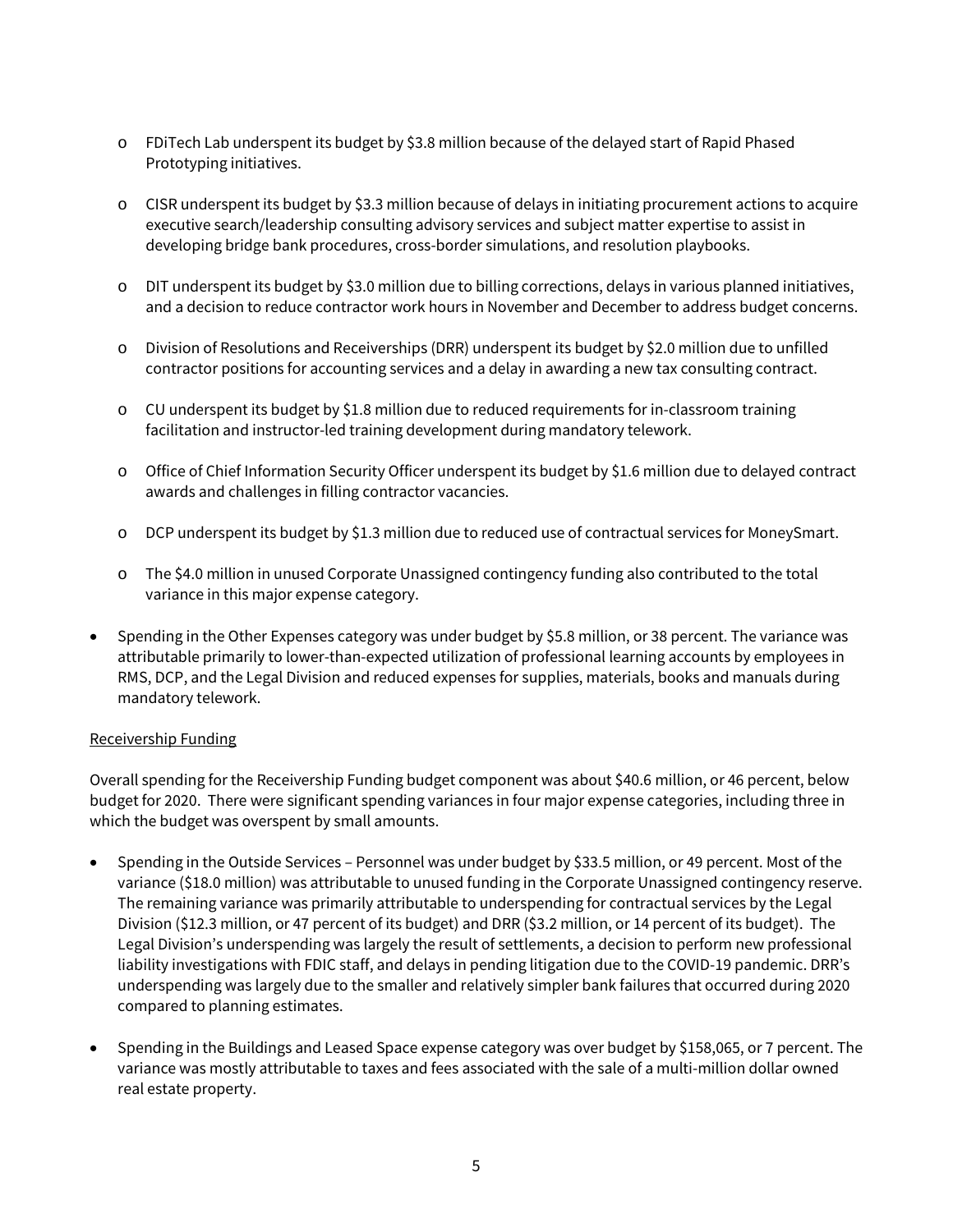- Spending in the Equipment expense category was over budget by \$2,130, or 25 percent. The variance was attributable to an accounting error that is being corrected.
- Spending in the Other Expenses category was over budget by \$147,139 or 13 percent. The variance was mostly attributable to receivership-related administrative and post-closing settlement expenses for 2019 and 2020 bank failures that were billed well after closing. These expenses were not accrued at closing because they were difficult to estimate accurately.

## Office of Inspector General

 $\overline{a}$ 

There were three expense categories in which the Office of Inspector General (OIG) slightly overspent its corporate budget during 2020, creating reportable variances: Outside Services-Personnel (\$12,762), Equipment (\$14,233) and Outside Services-Other (\$3,747). The OIG remained within its annual appropriation during both FY 2020 (October 2019 through September 2020) and the first quarter of FY 2021 (October 2020 through December 2020).

## **Significant Spending Variances by Division/Office**[1](#page-5-0)

Eight organizations had significant spending variances through the end of fourth quarter.

- RMS underspent its budget by \$35.9 million, or 6 percent, primarily in the Travel, Other Expenses, and Outside Services – Personnel expense categories in the Ongoing Operations budget component. About \$27.9 million reflected reduced travel expenses during mandatory telework. The underspending in the Other Expenses category was the result of lower-than-anticipated PLA participation and a tuition adjustment for FFIEC examiner training which was applied during the fourth quarter. The variance in the Outside Services-Personnel category resulted from suspension of the Cyber Threat Hunting project due to lack of access to the Sensitive Compartmented Information Facility (SCIF).
- The Legal Division underspent its budget by \$17.4 million, or 11 percent, primarily due to underspending of its Outside Services – Personnel budget in the Receivership Funding budget component because of the factors referenced above. Underspending in the Salaries and Compensation category in the Ongoing Operations component due to vacancies in budgeted positions also contributed to the overall variance.
- DOA underspent its budget by \$13.4 million, or 5 percent, mostly in four major expense categories in the Ongoing Operations budget component. Underspending in the Outside Services – Personnel expense category of \$5.9 million, or 11 percent, was primarily due to reduced contractual expenses during mandatory telework, as explained above. Underspending in the Buildings and Lease Space expense category of \$4.4 million, or 5 percent, was attributable to delayed execution of contracts for several headquarters and regional office building improvement projects and lower utility expenses due to limited onsite employee presence and lower equipment usage during mandatory telework. Underspending in the Equipment expense category of \$2 million, or 8 percent, was due to delays in an upgrade of the Electronic Security System and the planned purchase of licenses for human resources application modules as well as reduced spending for corporate shuttles among FDIC buildings. Underspending in the Other Expenses category of \$1.8 million, or 34 percent, was largely due to reduced expenses for supplies, materials, books, manuals and employee use of Professional Learning Accounts during mandatory telework.

<span id="page-5-0"></span><sup>1</sup> Information on division/office variances reflects variances in the FDIC Operating Budget and does not include variances related to approved multi-year investment projects.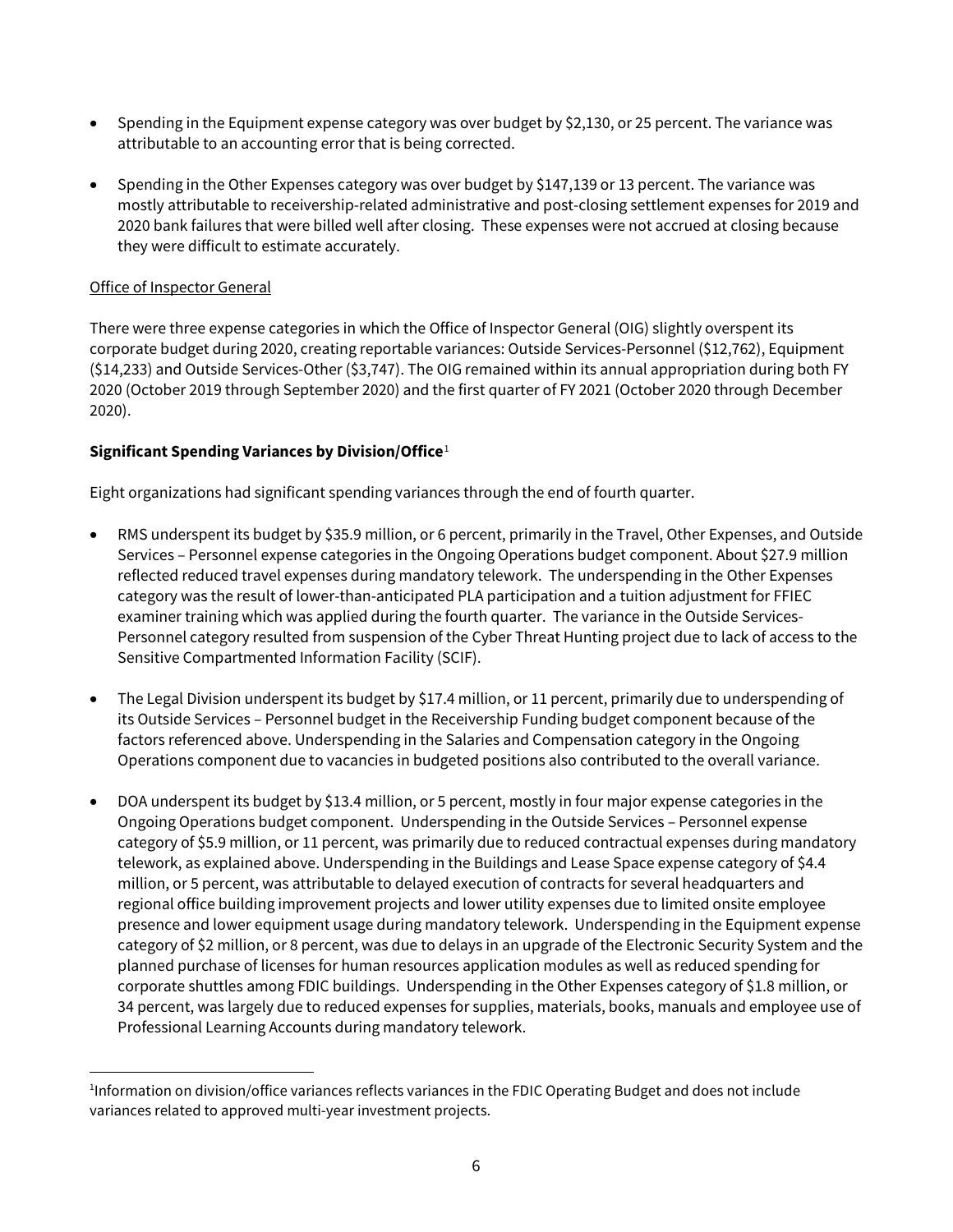- DCP underspent its budget by \$13.0 million, or 7 percent, primarily in the Travel, Outside Services Personnel, and Other Expenses categories in the Ongoing Operations budget component. About \$7.4 million of this variance reflected reduced travel expenses during mandatory telework. The remainder was the result of underspending of contractual services for MoneySmart and low utilization of the PLA training budget during the pandemic.
- CISR underspent its budget by \$8.5 million, or 10 percent, primarily in the Travel and Outside Services-Personnel expense categories in the Ongoing Operations budget component. The underspending for travel reflected the cancellation of planned international and domestic travel as a result of the COVID-19 pandemic. The underspending in the Outside Services – Personnel category (\$3.3 million) was due to delays in initiating procurement actions to acquire executive search/leadership consulting advisory services and subject matter expertise to assist in developing bridge bank procedures, cross-border simulations, and resolution playbooks.
- DRR underspent its budget by \$8.4 million, or 6 percent of its budget. In the Receivership Funding budget component, DRR underspent in the Outside Services – Personnel expense category by \$3.2 million largely due to the smaller size and relatively simpler bank failures that occurred during 2020. In the Ongoing Operations budget component, DRR underspent its Outside Services – Personnel budget by \$2.0 million due to unfilled accounting services contractor positions and a delay in awarding a new tax consulting contract, and its Salaries and Compensation budget by \$1.7 million due to higher-than-projected attrition and lower overtime expenses.
- CU underspent its budget by \$6.5 million, or 21 percent, primarily in the Travel and Outside Services– Personnel expense categories in the Ongoing Operations budget component. About \$3.1 million of this amount reflected reduced travel during mandatory telework. Another \$1.8 million resulted from reduced contractual expenses for in-classroom training facilitation and instructor-led training development during this period.
- Among the Executive Support offices, the FDiTech Lab underspent its budget by \$4.0 million, or 84 percent, due to delays in filling its authorized positions and the delayed start of Rapid Phased Prototyping initiatives.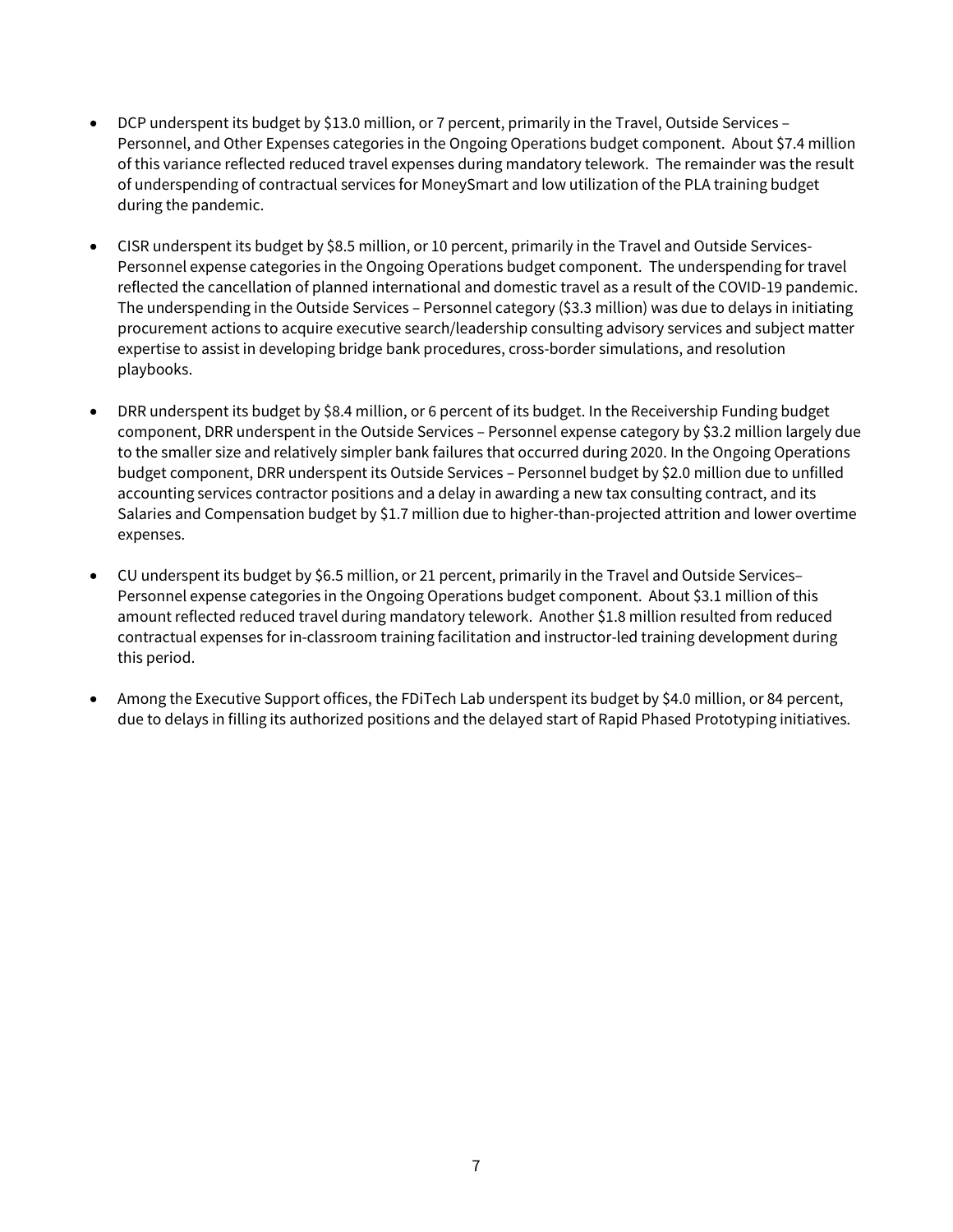## **Fund Financial Results** *(\$ in Millions)*

| <b>Balance Sheet</b>                                              |             |           |          |              | <b>Deposit Insurance Fund</b> |   |          |   |                |
|-------------------------------------------------------------------|-------------|-----------|----------|--------------|-------------------------------|---|----------|---|----------------|
|                                                                   |             | Quarterly |          |              |                               |   |          |   | Year-Over-Year |
|                                                                   | Dec-20      |           | $Sep-20$ |              | Change                        |   | $Dec-19$ |   | Change         |
| Cash and cash equivalents                                         | \$<br>3,311 | \$        | 6,801    | <sup>5</sup> | $(3,490)$ \$                  |   | 5,991    | Ś | (2,680)        |
| Investment in U.S. Treasury securities                            | 110,464     |           | 105,830  |              | 4,634                         |   | 100,072  |   | 10,392         |
| Assessments receivable                                            | 1,949       |           | 1,902    |              | 47                            |   | 1,242    |   | 707            |
| Interest receivable on investments and other assets, net          | 1,159       |           | 864      |              | 295                           |   | 1,021    |   | 138            |
| Receivables from resolutions, net                                 | 1,367       |           | 1,352    |              | 15                            |   | 2,669    |   | (1, 302)       |
| Property and equipment, net                                       | 321         |           | 314      |              |                               |   | 330      |   | (9)            |
| Operating lease right-of-use assets                               | 112         |           | 115      |              | (3)                           |   | 0        |   | 112            |
| Total Assets \$                                                   | 118,683     | \$.       | 117,178  | S            | 1,505                         |   | 111,325  |   | 7,358          |
| Accounts payable and other liabilities                            | 251         |           | 234      |              | 17                            |   | 215      |   | 36             |
| Operating lease liabilities                                       | 119         |           | 122      |              | (3)                           |   | 0        |   | 119            |
| Liabilities due to resolutions                                    |             |           | 5        |              | (4)                           |   | 346      |   | (345)          |
| Postretirement benefit liability                                  | 336         |           | 289      |              | 47                            |   | 289      |   | 47             |
| Contingent liability for anticipated failures                     | 79          |           | 62       |              | 17                            |   | 94       |   | (15)           |
| Contingent liability for guarantee payments and litigation losses | 0           |           | 32       |              | (32)                          |   | 34       |   | (34)           |
| Total Liabilities \$                                              | 786         | \$        | 744      | S            | 42                            | Ŝ | 978      |   | (192)          |
| FYI: Unrealized gain (loss) on U.S. Treasury securities, net      | 1,070       |           | 1,370    |              | (300)                         |   | 587      |   | 483            |
| FYI: Unrealized postretirement benefit (loss) gain                | (98)        |           | (61)     |              | (37)                          |   | (61)     |   | (37)           |
| <b>Fund Balance</b>                                               | 117,897     | \$        | 116,434  | S            | 1,463                         |   | 110,347  |   | 7,550          |





While 2020 comprehensive income was relatively consistent with 2019, the contribution mix from 3 of the 4 components varied significantly. Assessment revenue increased in 2020, however, the negative provision for insurance losses and earnings on UST securities decreased. The increase in assessment revenue resulted from the combination of assessment base growth, higher assessment rates, and the wind-down of small bank credit usage. The negative provision for losses declined in 2020 as a result of lower reductions to the estimated losses for prior year failures. In addition, the decrease in earnings on UST securities was attributable to the reinvestment of matured securities at record low yields.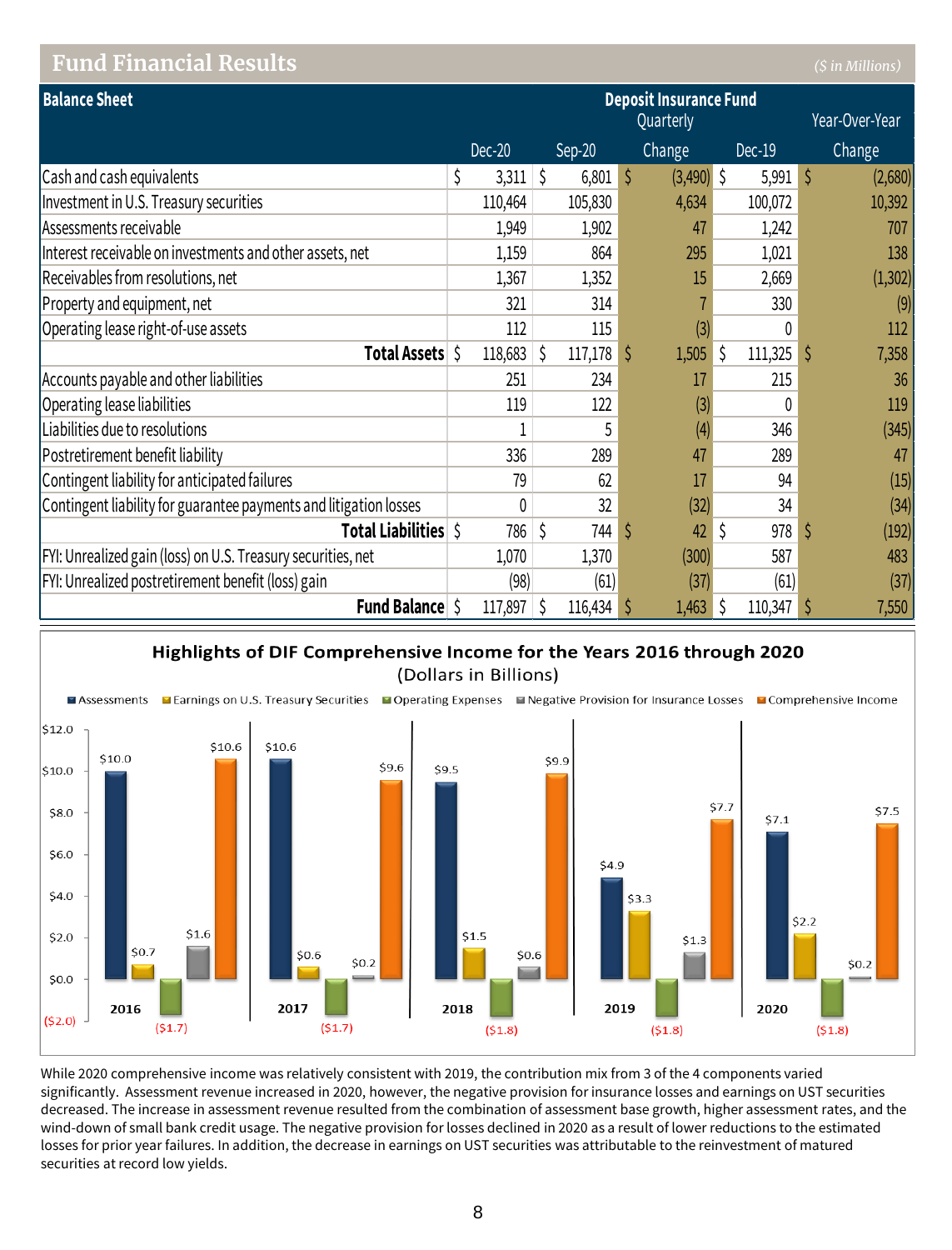# **Fund Financial Results - continued** *(\$ in Millions)*

| Income Statement (year-to-date)                         |    |        |   |        |    | <b>Deposit Insurance Fund</b> |     |                                 |                |
|---------------------------------------------------------|----|--------|---|--------|----|-------------------------------|-----|---------------------------------|----------------|
|                                                         |    |        |   |        |    | <b>Quarterly</b>              |     |                                 | Year-Over-Year |
|                                                         |    | Dec-20 |   | Sep-20 |    | Change                        |     | Dec-19                          | Change         |
| <b>Assessments</b>                                      | S. | 7,093  | S | 5,209  | Ŝ  | $1,884$ \$                    |     | $4,939$ \$                      | 2,154          |
| Interest on U.S. Treasury securities                    |    | 1,683  |   | 1,353  |    | 330                           |     | 2,117                           | (434)          |
| Other revenue                                           |    | 20     |   | 12     |    |                               |     | 39                              | (19)           |
| Total Revenue S                                         |    | 8,796  | Ŝ | 6,574  | -S | 2,222                         | -S  | 7,095                           | 1,701          |
| Operating expenses                                      |    | 1,846  |   | 1,376  |    | 470                           |     | 1,796                           | 50             |
| Provision for insurance losses                          |    | (157)  |   | (109)  |    | (48)                          |     | (1,286)                         | 1,129          |
| Insurance and other expenses                            |    |        |   |        |    |                               |     |                                 | $\mathbf{0}$   |
| <b>Total Expenses and Losses</b> S                      |    | 1,692  | S | 1,270  |    | 422                           |     | $513 \overline{\smash{\big)} }$ | 1,179          |
| Net Income                                              |    | 7,104  | S | 5,304  | -S | 1,800                         | l S | $6,582$ \$                      | 522            |
| Unrealized gain (loss) on U.S. Treasury securities, net |    | 483    |   | 783    |    | (300)                         |     | 1,203                           | (720)          |
| Unrealized postretirement benefit gain (loss)           |    | (37)   |   | 0      |    | (37)                          |     | (47)                            | 10             |
| Comprehensive Income                                    |    | 7,550  |   | 6,087  |    | 1,463                         |     | 7,738 \$                        | (188)          |

| <b>Selected Financial Data</b>       | <b>FSLIC Resolution Fund</b> |            |                  |            |                |  |  |  |  |
|--------------------------------------|------------------------------|------------|------------------|------------|----------------|--|--|--|--|
|                                      |                              |            | <b>Quarterly</b> |            | Year-Over-Year |  |  |  |  |
|                                      | Dec-20                       | Sep-20     | Change           | $Dec-19$   | Change         |  |  |  |  |
| Cash and cash equivalents            | 907                          | 907        | 0                | 923        | (16)           |  |  |  |  |
| Accumulated deficit                  | (124, 562)                   | (124, 562) |                  | (124, 566) | $\overline{4}$ |  |  |  |  |
| Total resolution equity              | 907                          | 907        |                  | 923        | (16)           |  |  |  |  |
| Total revenue                        |                              |            |                  | 20         | (16)           |  |  |  |  |
| Operating expenses                   |                              |            |                  |            | (1)            |  |  |  |  |
| Recovery of tax benefits             |                              |            |                  | (1)        |                |  |  |  |  |
| Losses related to thrift resolutions |                              |            |                  | 0          | $\mathbf{0}$   |  |  |  |  |
| Net Income (Loss)                    | 4                            |            |                  | 21         | (17)           |  |  |  |  |

**Receivership Selected Statistics December 2020 vs. December 2019**

|                                |        | <b>DIF</b> |          | <b>FRF</b>    |  |          |  | <b>ALL FUNDS</b> |          |  |          |        |
|--------------------------------|--------|------------|----------|---------------|--|----------|--|------------------|----------|--|----------|--------|
| (\$ in millions)               | Dec-20 | $Dec-19$   | Change l | <b>Dec-20</b> |  | $Dec-19$ |  | Change I         | $Dec-20$ |  | $Dec-19$ | Change |
| Total Receiverships            | 234    | 248        | (14)     |               |  |          |  |                  | 234      |  | 248      | (14)   |
| Assets in Liquidation          | 282    | 524        | (242)    |               |  |          |  |                  | 283      |  | 524      | (241)  |
| <b>YTD Collections</b>         | 512    | 1,341      | (829)    |               |  | ∸        |  | (1)              | 513      |  | 1,343    | (830)  |
| YTD Dividend/Other Pmts - Cash | ,433   | 1,675      | (242)    |               |  |          |  |                  | 1,433    |  | 1,675    | (242)  |



The FDIC, as receiver, manages failed banks with the goal of expeditiously winding up their affairs. The oversight and prompt termination of receiverships help to preserve value for the uninsured depositors and other creditors by reducing overhead and other holding costs. Once the assets of a failed institution have been sold, the final distribution of any proceeds is made and the FDIC terminates the receivership. As of December 31, 2020, the FDIC has terminated 305 receiverships (or 57 percent) of the 539 receiverships created from 2007 through 2020.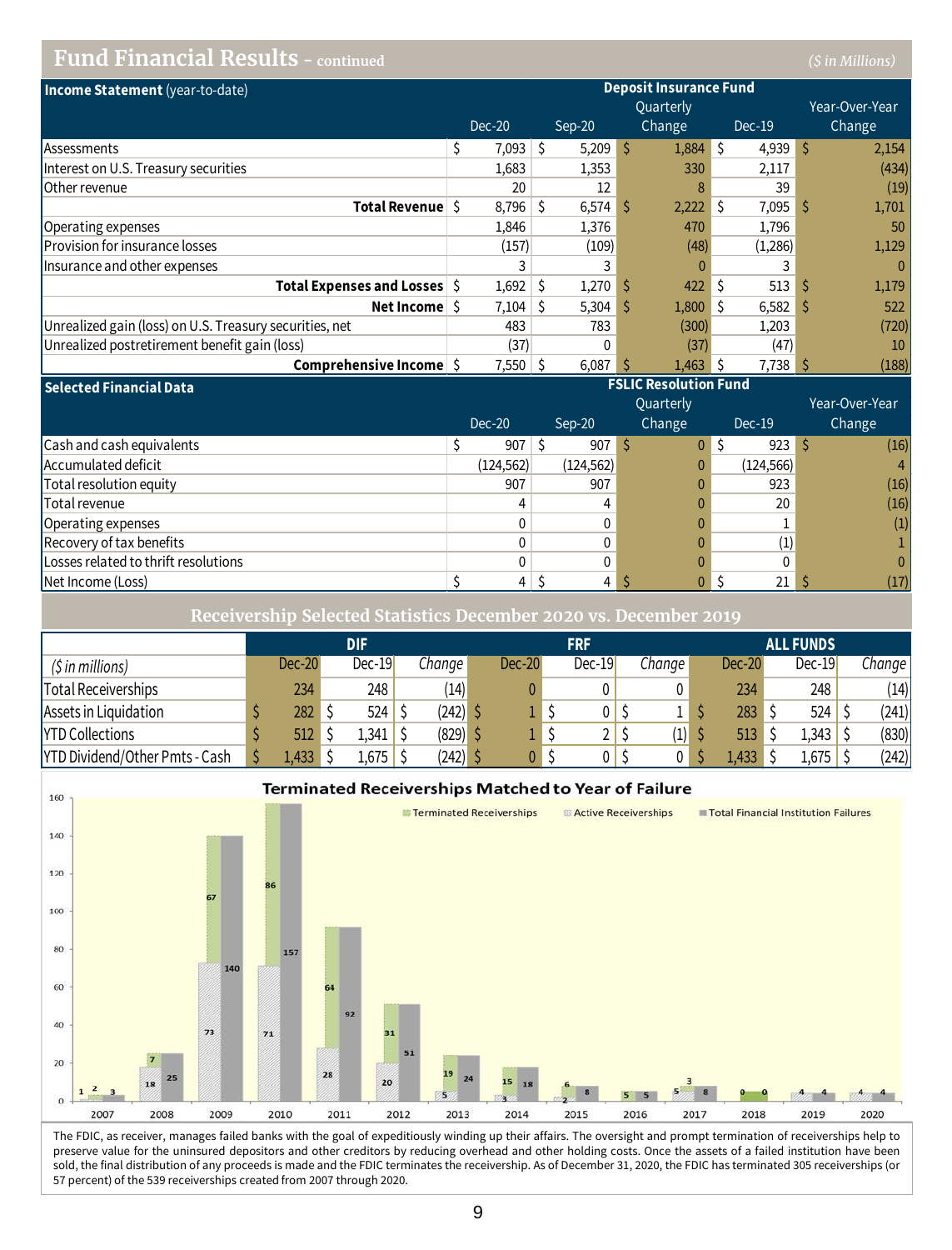| <b>Deposit Insurance Fund Portfolio Summary</b><br>(Dollar Values in Millions)                        |                                     |                                     |                               |  |  |  |  |  |  |  |
|-------------------------------------------------------------------------------------------------------|-------------------------------------|-------------------------------------|-------------------------------|--|--|--|--|--|--|--|
|                                                                                                       | 12/31/20                            | 12/31/19                            | Change                        |  |  |  |  |  |  |  |
| Par Value<br><b>Amortized Cost</b><br>Total Market Value (including accrued interest)                 | \$110,403<br>\$112,698<br>\$114,910 | \$104,429<br>\$105,464<br>\$107,024 | \$5,974<br>\$7,234<br>\$7,886 |  |  |  |  |  |  |  |
| Primary Reserve <sup>1</sup><br>Primary Reserve % of Total Portfolio                                  | \$114,910<br>100.0%                 | \$107,024<br>100.0%                 | \$7,886<br>0.0%               |  |  |  |  |  |  |  |
| Yield-to-Maturity                                                                                     | 1.11%                               | 1.98%                               | $-0.87%$                      |  |  |  |  |  |  |  |
| Weighted Average Maturity (in years)                                                                  | 1.19                                | 1.18                                | 0.01                          |  |  |  |  |  |  |  |
| Effective Duration (in years)<br><b>Total Portfolio</b><br>Available-for-Sale Securities <sup>2</sup> | 1.16<br>1.20                        | 1.15<br>1.22                        | 0.01<br>$-0.02$               |  |  |  |  |  |  |  |

<sup>1</sup> Primary Reserve is the total market value (including accrued interest) of overnight investments, all available-for-sale securities, and held-to-maturity securities maturing within three months.

<sup>2</sup> Excludes any overnight investments.

| <b>Summary of Other Corporate Investment Portfolios</b><br>(Dollar Values in Millions) |                             |                             |                              |  |  |  |  |  |  |  |
|----------------------------------------------------------------------------------------|-----------------------------|-----------------------------|------------------------------|--|--|--|--|--|--|--|
|                                                                                        | 12/31/20                    | 12/31/19                    | Change                       |  |  |  |  |  |  |  |
| FRF-FSLIC<br>Book Value <sup>3</sup><br>Yield-to-Maturity<br>Weighted Average Maturity | \$882<br>0.06%<br>overnight | \$878<br>1.51%<br>overnight | \$4<br>$-1.45%$<br>no change |  |  |  |  |  |  |  |

 $3$  Due to the current short-term nature of this portfolio, its respective Par, Book, and Market Values are identical for reporting purposes.

| <b>National Liquidation Fund (NLF) Investment Portfolio Summary</b><br>(Dollar Values in Millions) |                  |                        |                             |  |  |  |  |  |  |
|----------------------------------------------------------------------------------------------------|------------------|------------------------|-----------------------------|--|--|--|--|--|--|
|                                                                                                    | 12/31/20         | 12/31/19               | Change                      |  |  |  |  |  |  |
| Book Value <sup>4</sup><br><b>Effective Annual Yield</b><br>Weighted Average Maturity (in days)    | \$1,761<br>0.14% | \$2,128<br>1.76%<br>32 | (\$367)<br>$-1.62%$<br>(31) |  |  |  |  |  |  |

<sup>4</sup> Due to the short-term nature of the NLF portfolio, its Book and Market Values are identical for reporting purposes.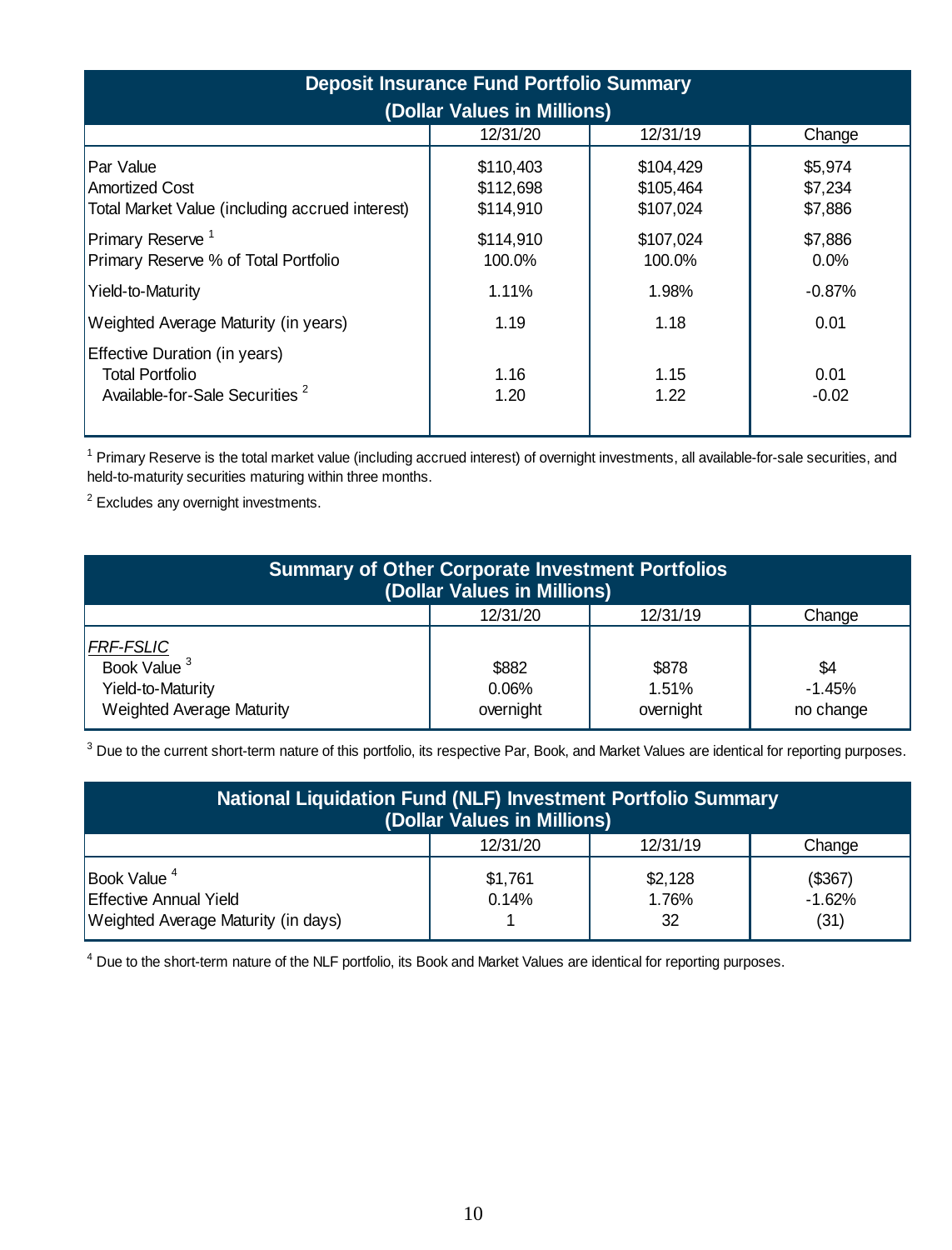|                               | <b>Investment Strategies</b>                                                                                                                                                                 |
|-------------------------------|----------------------------------------------------------------------------------------------------------------------------------------------------------------------------------------------|
| <b>DEPOSIT INSURANCE FUND</b> | <b>Strategy for the 4th Quarter 2020</b>                                                                                                                                                     |
|                               | Invest up to \$17 billion (par value) in AFS securities with maturities between March 31,<br>2021 and October 1, 2025.                                                                       |
|                               | <b>Strategy Changes for the 1st Quarter 2021</b>                                                                                                                                             |
|                               | Invest up to \$26 billion (par value) in AFS securities with maturities between June 30,<br>2021 and January 1, 2026.                                                                        |
| NATIONAL LIQUIDATION FUND     | Strategy for the 4th Quarter 2020                                                                                                                                                            |
|                               | Maintain an overnight deposit target floor balance within a range of \$50 million to \$200<br>million.<br>Strategically invest the remaining funds in the zero- to 12-month maturity sector. |
|                               | <b>Strategy Changes for the 1st Quarter 2021</b>                                                                                                                                             |
|                               | No strategy changes for the first quarter of 2021.                                                                                                                                           |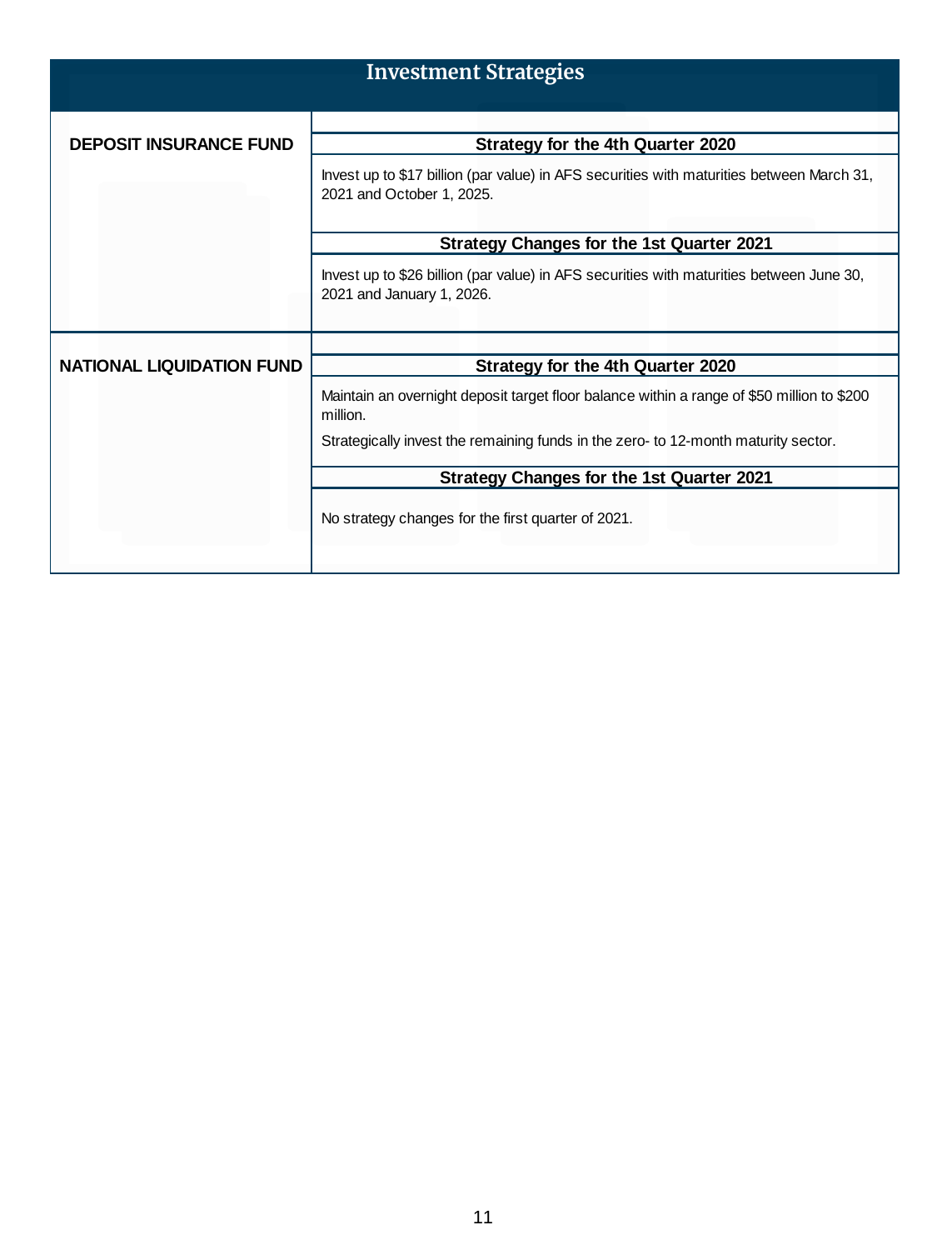|                                          |               | Executive Summary of 2020 Budget and Expenditures<br>by Budget Component and Major Expense Category<br>Through December 31, 2020<br>(Dollars in Thousands) |              |                    |                |
|------------------------------------------|---------------|------------------------------------------------------------------------------------------------------------------------------------------------------------|--------------|--------------------|----------------|
|                                          | Annual        | <b>YTD</b>                                                                                                                                                 | <b>YTD</b>   | % of YTD           | <b>YTD</b>     |
| Major Expense Category                   | <b>Budget</b> | <b>Budget</b>                                                                                                                                              | Expenditures | <b>Budget Used</b> | Variance       |
| <b>FDIC Operating Budget</b>             |               |                                                                                                                                                            |              |                    |                |
| <b>Ongoing Operations</b>                |               |                                                                                                                                                            |              |                    |                |
| Salaries & Compensation                  | \$1,282,028   | \$1,282,028                                                                                                                                                | \$1,257,696  | 98%                | (\$24,331)     |
| Outside Services - Personnel             | 310,204       | 310,204                                                                                                                                                    | 280,612      | 90%                | (29, 592)      |
| Travel                                   | 66,931        | 66,931                                                                                                                                                     | 23,862       | 36%                | (43,069)       |
| <b>Buildings</b>                         | 99,534        | 99,534                                                                                                                                                     | 95,212       | 96%                | (4, 322)       |
| Equipment                                | 108,142       | 108,142                                                                                                                                                    | 104,826      | 97%                | (3, 316)       |
| <b>Outside Services - Other</b>          | 17,177        | 17,177                                                                                                                                                     | 16,775       | 98%                | (402)          |
| <b>Other Expenses</b>                    | 15,424        | 15,424                                                                                                                                                     | 9,611        | 62%                | (5, 813)       |
| <b>Total Ongoing Operations</b>          | \$1,899,440   | \$1,899,440                                                                                                                                                | \$1,788,594  | 94%                | (110, 845)     |
|                                          |               |                                                                                                                                                            |              |                    |                |
| <b>Receivership Funding</b>              |               |                                                                                                                                                            |              |                    |                |
| Salaries & Compensation                  | \$1,599       | \$1,599                                                                                                                                                    | \$1,326      | 83%                | (\$273)        |
| Outside Services - Personnel             | 68,466        | 68,466                                                                                                                                                     | 34,983       | 51%                | (33, 483)      |
| Travel                                   | 1,030         | 1,030                                                                                                                                                      | 441          | 43%                | (589)          |
| <b>Buildings</b>                         | 2,227         | 2,227                                                                                                                                                      | 2,385        | 107%               | 158            |
| Equipment                                | 8             | 8                                                                                                                                                          | 10           | 125%               | $\overline{2}$ |
| <b>Outside Services - Other</b>          | 571           | 571                                                                                                                                                        | 160          | 28%                | (411)          |
| Other Expenses                           | 1,099         | 1,099                                                                                                                                                      | 1,246        | 113%               | 147            |
| <b>Total Receivership Funding</b>        | \$75,000      | \$75,000                                                                                                                                                   | \$40,551     | 54%                | $(*34,449)$    |
| <b>Office of Inspector General</b>       |               |                                                                                                                                                            |              |                    |                |
| Salaries & Compensation                  | \$37,033      | \$37,033                                                                                                                                                   | \$34,629     | 94%                | (\$2,404)      |
| Outside Services - Personnel             | 2,400         | 2,400                                                                                                                                                      | 2,413        | 101%               | 13             |
| Travel                                   | 1,035         | 1,035                                                                                                                                                      | 815          | 79%                | (220)          |
| <b>Buildings</b>                         | $\Omega$      | 0                                                                                                                                                          | 0            |                    | $\mathbf 0$    |
| Equipment                                | 1,888         | 1,888                                                                                                                                                      | 1,903        | 101%               | 14             |
| <b>Outside Services - Other</b>          | 0             | 0                                                                                                                                                          | 4            |                    | 4              |
| <b>Other Expenses</b>                    | 626           | 626                                                                                                                                                        | 467          | 75%                | (159)          |
| <b>Total Office of Inspector General</b> |               | \$42,982                                                                                                                                                   | \$40,231     | 94%                | (\$2,752)      |
|                                          | \$42,982      |                                                                                                                                                            |              |                    |                |
| <b>Total FDIC Operating Budget</b>       | \$2,017,422   | \$2,017,422                                                                                                                                                | \$1,869,376  | 93%                | ( \$148,046)   |